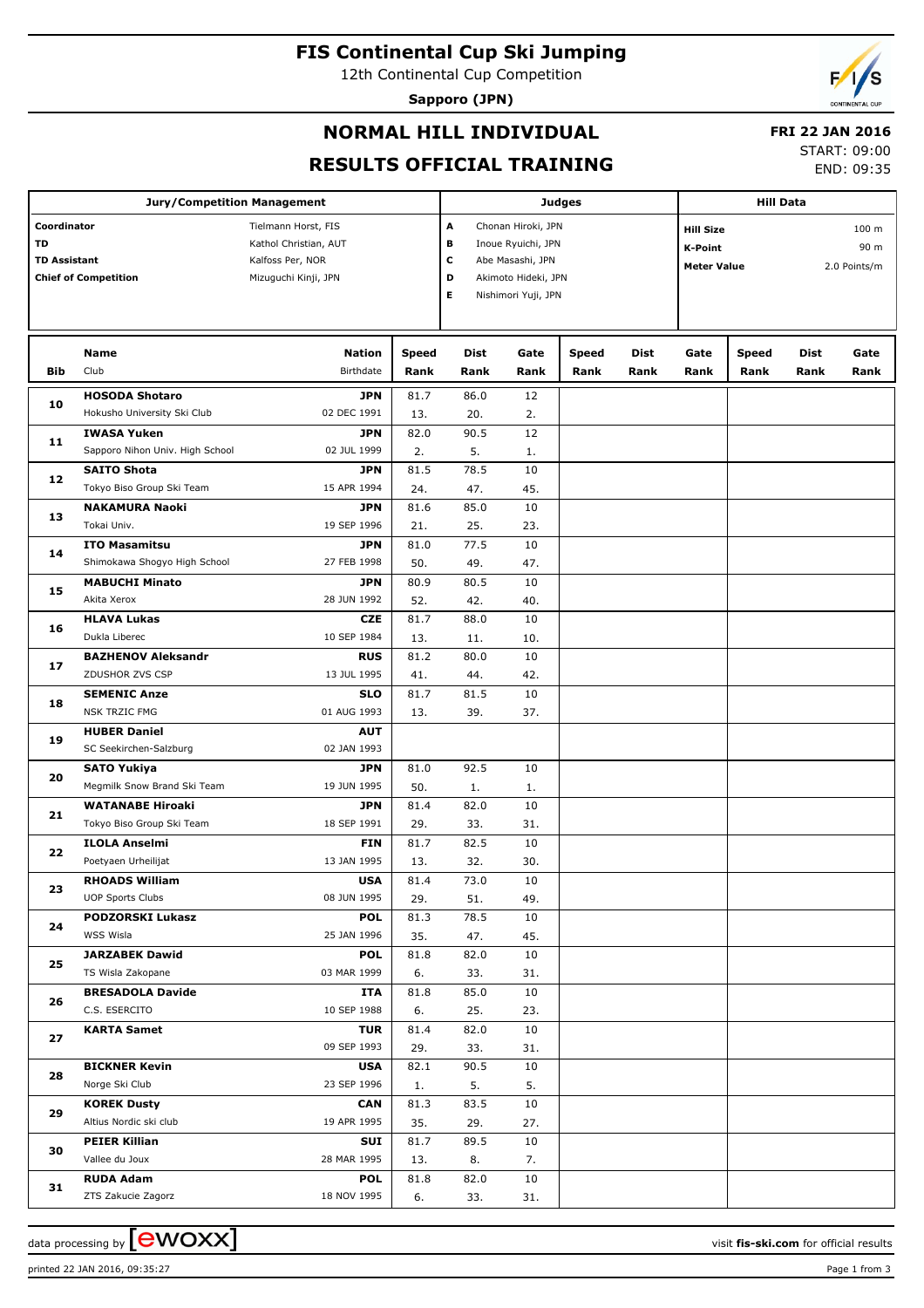## **FIS Continental Cup Ski Jumping**

12th Continental Cup Competition

**Sapporo (JPN)**



### **NORMAL HILL INDIVIDUAL**

#### **FRI 22 JAN 2016**

#### **RESULTS OFFICIAL TRAINING**

START: 09:00 END: 09:35

|          | Name                                    | <b>Nation</b>             | <b>Speed</b> | Dist        | Gate      | <b>Speed</b> | Dist | Gate | <b>Speed</b> | Dist | Gate |
|----------|-----------------------------------------|---------------------------|--------------|-------------|-----------|--------------|------|------|--------------|------|------|
| Bib      | Club                                    | Birthdate                 | Rank         | Rank        | Rank      | Rank         | Rank | Rank | Rank         | Rank | Rank |
|          | <b>SUZUKI Sho</b>                       | <b>JPN</b>                | 81.2         | 87.0        | 10        |              |      |      |              |      |      |
| 32       | japan at home                           | 20 APR 1990               | 41.          | 17.         | 16.       |              |      |      |              |      |      |
|          | <b>AALTO Antti</b>                      | <b>FIN</b>                | 82.0         | 85.5        | 10        |              |      |      |              |      |      |
| 33       | Kiteen Urheilijat                       | 02 APR 1995               | 2.           | 22.         | 20.       |              |      |      |              |      |      |
| 34       | <b>OJALA Juho</b>                       | <b>FIN</b>                | 81.3         | 87.5        | 10        |              |      |      |              |      |      |
|          | Kuusamon erae-veikot                    | 17 MAR 1995               | 35.          | 14.         | 13.       |              |      |      |              |      |      |
| 35       | <b>DELLASEGA Roberto</b>                | ITA                       | 81.7         | 84.0        | 10        |              |      |      |              |      |      |
|          | GRUPPO SCIATORI FIAMME GIALLE           | 15 JUN 1990               | 13.          | 28.         | 26.       |              |      |      |              |      |      |
| 36       | <b>MAKSIMOCHKIN Mikhail</b>             | <b>RUS</b>                | 81.4         | 82.0        | 10        |              |      |      |              |      |      |
|          | Sdushor CSP N. Novgorod Dinamo          | 29 AUG 1993               | 29.          | 33.         | 31.       |              |      |      |              |      |      |
| 37       | <b>DAMJAN Jernej</b>                    | <b>SLO</b>                | 81.2         | 86.0        | 10        |              |      |      |              |      |      |
|          | SSK Sam Ihan                            | 28 MAY 1983               | 41.          | 20.         | 19.       |              |      |      |              |      |      |
| 38       | <b>HUBER Stefan</b>                     | <b>AUT</b>                | 81.2         | 80.5        | 10        |              |      |      |              |      |      |
|          | SC Seekirchen-Salzburg                  | 08 MAR 1994               | 41.          | 42.         | 40.       |              |      |      |              |      |      |
| 39       | <b>TROFIMOV Roman Sergeevich</b>        | <b>RUS</b>                | 81.5         | 85.5        | 10        |              |      |      |              |      |      |
|          | Sdushor CSP N. Novgorod                 | 19 NOV 1989               | 24.          | 22.         | 20.       |              |      |      |              |      |      |
| 40       | <b>KRAUS Marinus</b>                    | <b>GER</b>                | 81.5         | 82.0        | 10        |              |      |      |              |      |      |
|          | WSV Oberaudorf                          | 13 FEB 1991               | 24.          | 33.         | 31.       |              |      |      |              |      |      |
| 41       | <b>KANTYKA Przemyslaw</b>               | <b>POL</b>                | 81.8         | 70.0        | 10        |              |      |      |              |      |      |
|          | Lks Klimczok bystra                     | 15 DEC 1996               | 6.           | 52.         | 50.       |              |      |      |              |      |      |
| 42       | <b>SCHULER Andreas</b>                  | SUI                       | 81.2         | 75.0        | 10        |              |      |      |              |      |      |
| 43<br>44 | Einsiedeln                              | 30 DEC 1995               | 41.          | 50.         | 48.       |              |      |      |              |      |      |
|          | <b>ZNISZCZOL Aleksander</b>             | <b>POL</b>                | 81.3         | 83.5        | 10        |              |      |      |              |      |      |
|          | WSS Wisla<br><b>EISENBICHLER Markus</b> | 08 MAR 1994<br><b>GER</b> | 35.          | 29.<br>88.0 | 27.<br>10 |              |      |      |              |      |      |
|          | <b>TSV Siegsdorf</b>                    | 03 APR 1991               | 81.2<br>41.  | 11.         | 10.       |              |      |      |              |      |      |
|          | <b>VELTA Rune</b>                       | <b>NOR</b>                | 81.1         | 80.0        | 10        |              |      |      |              |      |      |
| 45       | Lommedalen IL                           | 19 JUL 1989               | 49.          | 44.         | 42.       |              |      |      |              |      |      |
|          | <b>HAMANN Martin</b>                    | <b>GER</b>                | 81.3         | 83.0        | 10        |              |      |      |              |      |      |
| 46       | SG Nickelhuette Aue                     | 10 APR 1997               | 35.          | 31.         | 29.       |              |      |      |              |      |      |
|          | <b>STURSA Vojtech</b>                   | <b>CZE</b>                | 81.2         | 87.0        | 10        |              |      |      |              |      |      |
| 47       | Dukla Liberec                           | 03 AUG 1995               | 41.          | 17.         | 16.       |              |      |      |              |      |      |
|          | <b>FUCHS Tim</b>                        | <b>GER</b>                | 81.7         | 79.5        | 10        |              |      |      |              |      |      |
| 48       | SC Degenfeld                            | 03 AUG 1997               | 13.          | 46.         | 44.       |              |      |      |              |      |      |
|          | HVALA Jaka                              | <b>SLO</b>                | 82.0         | 86.5        | 10        |              |      |      |              |      |      |
| 49       | Ssk Ponikve                             | 15 JUL 1993               | 2.           | 19.         | 18.       |              |      |      |              |      |      |
|          | <b>PAVLOVCIC Bor</b>                    | <b>SLO</b>                | 81.9         | 90.0        | 10        |              |      |      |              |      |      |
| 50       | Nd Ratece planica                       | 27 JUN 1998               | 5.           | 7.          | 6.        |              |      |      |              |      |      |
|          | <b>SCHIFFNER Markus</b>                 | <b>AUT</b>                | 81.6         | 85.5        | 10        |              |      |      |              |      |      |
| 51       | UVB Hinzenbach-Oberoesterreich          | 05 JUN 1992               | 21.          | 22.         | 20.       |              |      |      |              |      |      |
| 52       | <b>TOLLINGER Elias</b>                  | <b>AUT</b>                | 81.5         | 81.5        | 10        |              |      |      |              |      |      |
|          | SV Innsbruck-Bergisel-Tirol             | 25 MAR 1995               | 24.          | 39.         | 37.       |              |      |      |              |      |      |
| 53       | <b>VANCURA Tomas</b>                    | CZE                       | 81.4         | 87.5        | 10        |              |      |      |              |      |      |
|          | TJ Dukla Liberec                        | 10 SEP 1996               | 29.          | 14.         | 13.       |              |      |      |              |      |      |
| 54       | <b>ROEE Espen</b>                       | <b>NOR</b>                | 81.7         | 87.5        | 10        |              |      |      |              |      |      |
|          | Tolga IL                                | 26 JUL 1993               | 13.          | 14.         | 13.       |              |      |      |              |      |      |
| 55       | <b>NAGLIC Tomaz</b>                     | <b>SLO</b>                | 81.5         | 84.5        | 10        |              |      |      |              |      |      |
|          | SSK Alpina Ziri                         | 18 JUL 1989               | 24.          | 27.         | 25.       |              |      |      |              |      |      |
| 56       | <b>HILDE Tom</b>                        | <b>NOR</b>                | 81.8         | 92.5        | 10        |              |      |      |              |      |      |
|          | Asker Skiklubb                          | 22 SEP 1987               | 6.           | 1.          | 1.        |              |      |      |              |      |      |
| 57       | <b>ALTENBURGER Florian</b>              | <b>AUT</b>                | 81.4         | 91.5        | 10        |              |      |      |              |      |      |
|          | SC Seekirchen-Salzburg                  | 02 NOV 1993               | 29.          | 3.          | 3.        |              |      |      |              |      |      |

printed 22 JAN 2016, 09:35:27 Page 2 from 3

data processing by  $\boxed{\text{ewOX}}$